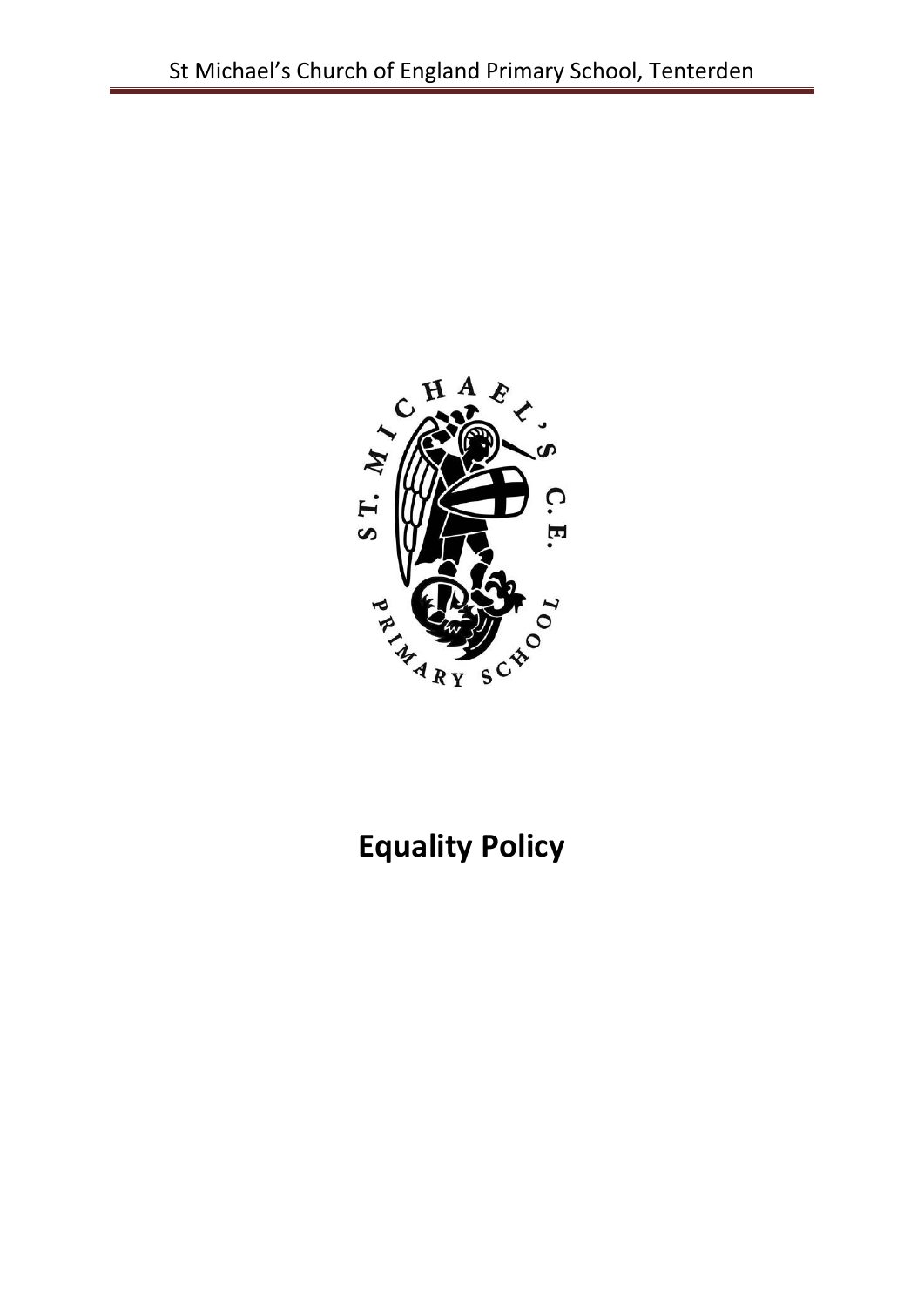#### **Our Vision**

Whoever you are, wherever you're from, whatever you believe, we welcome you into our loving, learning community. This is a place that nurtures everyone with the wisdom and resilience to face all that life brings. Each and every person has the opportunity to flourish here and achieve their God-given potential.

Jesus said … "I have come in order that you might have life – life in all its fullness." John 10:10

#### **Objectives**

- To promote spiritual, moral, social and cultural development through all appropriate curricular and extra-curricular opportunities. We aim to meet this objective with particular reference to issues of equality and diversity.
- To reduce prejudice and increase understanding of equality through direct teaching across the curriculum.
- To model teaching and learning behaviours that avoid labelling.
- To promote cultural development and understanding through a rich range of experience, both in and beyond the school.
- To eradicate prejudice related bullying in relation to the protected characteristics listed in the Equality Act 2010.
- To tackle prejudice and promote understanding in relation to people with disabilities.

#### **Aims**

At St Michael's CEP School

- We do not discriminate against anyone, staff or pupil, on the grounds of the following protected characteristics:
- $\triangleright$  age
- $\triangleright$  disability
- $\triangleright$  gender reassignment
- $\triangleright$  marriage and civil partnership
- $\triangleright$  pregnancy and maternity
- $\triangleright$  race
- $\triangleright$  religion or belief
- $\triangleright$  sex

Equality Policy Adopted by the LGB 24.03.22 Next Review March 2025 **Page 2 Page 2**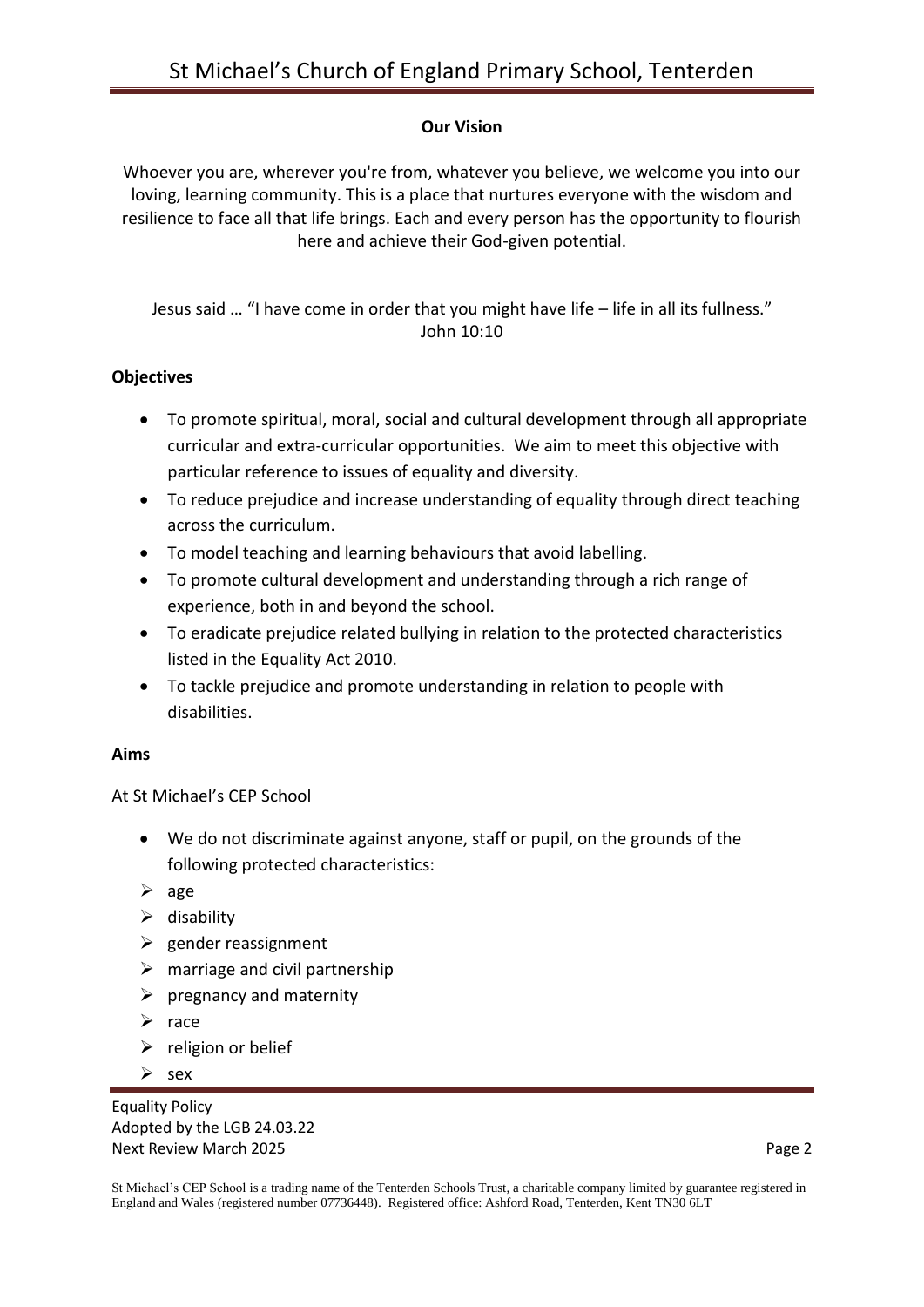# $\triangleright$  sexual orientation.

This is in line with the Equality Act 2010 and covers both direct and indirect discrimination.

- We promote the principles of fairness and justice for all through the education that we provide.
- We ensure that all pupils have equal access to the full range of educational opportunities provided.
- We constantly strive to remove any forms of indirect discrimination that may form barriers to learning.
- We ensure that all recruitment, employment, promotion and training systems are fair to all, and provide opportunities for everyone to achieve.
- We challenge stereotyping and prejudice whenever it occurs.
- We celebrate the cultural diversity of our community and show respect for all minority groups.
- We are aware that prejudice and stereotyping is caused by low self-image and ignorance. Through positive educational experiences and support for each individual's point of view, we aim to promote positive social attitudes and respect for all.

## **Anti-racism**

- It is the right of all pupils to receive the best education the school can provide, with access to all educational activities organised by the school. We do not tolerate any forms of racism or racist behaviour. Should a racist incident occur, we will act immediately to prevent any repetition of the incident.
- We endeavour to make our school welcoming to all minority groups. We promote an understanding of different cultures through the topics studied by the children, and we reflect this in the displays of work shown around the school.
- Our curriculum reflects the attitudes, values and respect that we have for minority ethnic groups. For example, in the religious education curriculum topic on religious festivals, the children study the importance of Diwali to Hindus and Sikhs.
- Should anyone at our school be a victim of racism, we will do all we can to support that person in overcoming any difficulties they may have. We will follow county procedures regarding the recording of incidents; including victims, perpetrators and actions.

St Michael's CEP School is a trading name of the Tenterden Schools Trust, a charitable company limited by guarantee registered in England and Wales (registered number 07736448). Registered office: Ashford Road, Tenterden, Kent TN30 6LT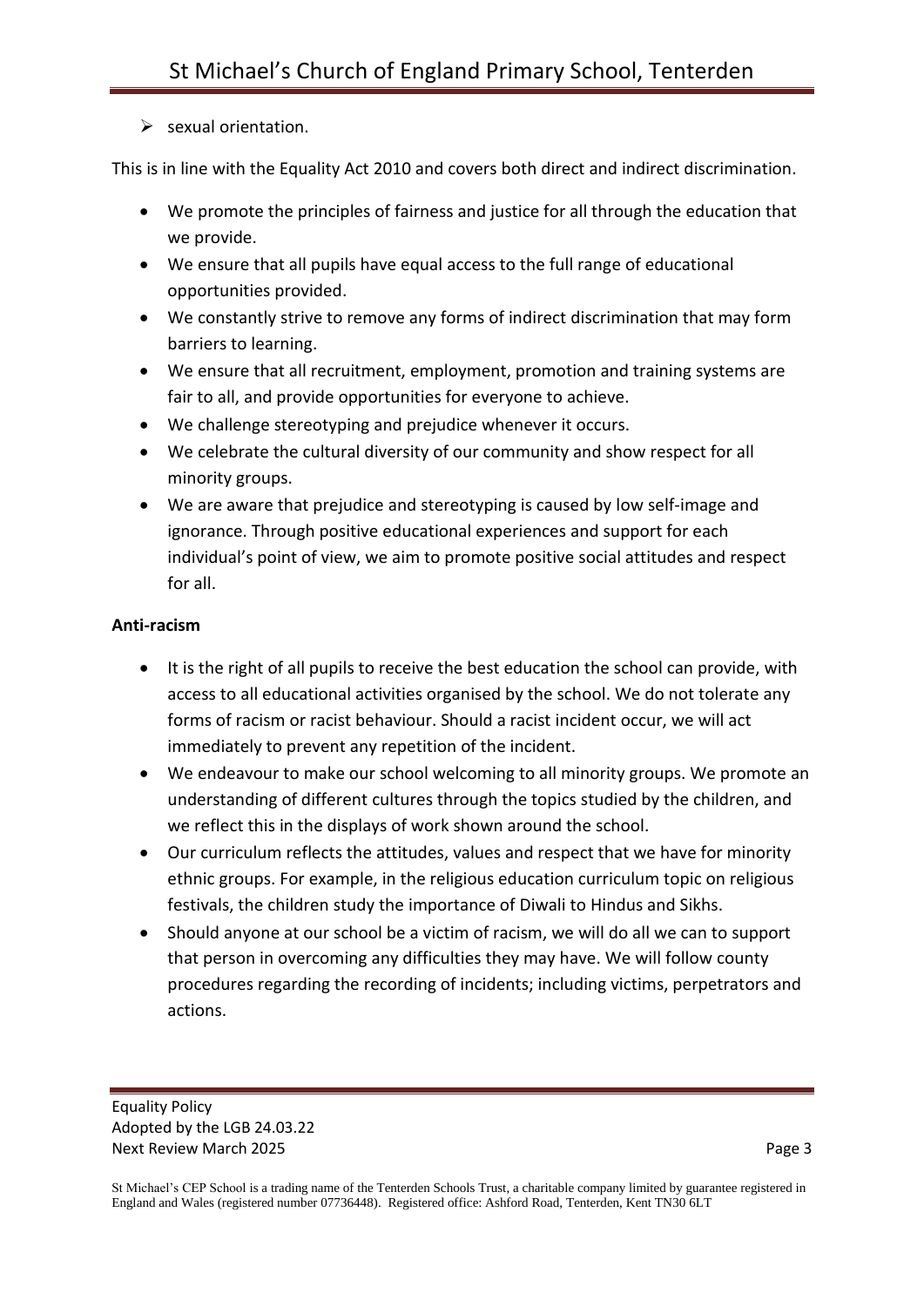# **The role of governors**

- The governing body has set out its commitment to equal opportunities in this policy statement, and it will continue to do all it can to ensure that all members of the school community are treated fairly and with equality.
- The governing body seeks to ensure that people with disabilities are not discriminated against when applying for jobs at our school. The governors take all reasonable steps to ensure that the school environment gives access to people with disabilities.
- The governors welcome all applications to join the school, whatever background or disability a child may have.

#### **The role of the headteacher**

- It is the headteacher's role to implement the school's equal opportunities policy and they are supported by the governing body in so doing.
- It is the headteacher's role to ensure that all staff are aware of the school policy on equal opportunities, and that the teachers apply these guidelines fairly in all situations.

## **The role of the class teacher**

- The class teacher ensures that all pupils are treated fairly, equally and with respect.
- We do not discriminate against any child.
- When selecting classroom material, teachers pay due regard to the sensitivities of all members of the class and do not provide material that is racist or sexist in nature. Teachers strive to provide material that gives positive images of ethnic minorities and that challenges stereotypical images of minority groups.

#### **Monitoring and review**

It is the responsibility of our governing body to monitor the effectiveness of this Equal Opportunities policy. The governing body does this by:

- Monitoring the progress of pupils of minority groups and comparing it with the progress made by other pupils in the school;
- Monitoring the staff appointment process, so that no-one applying for a post at this School is discriminated against;
- Taking into serious consideration any complaints regarding equal opportunity issues from parents, staff or pupils

Equality Policy Adopted by the LGB 24.03.22 Next Review March 2025 **Page 4**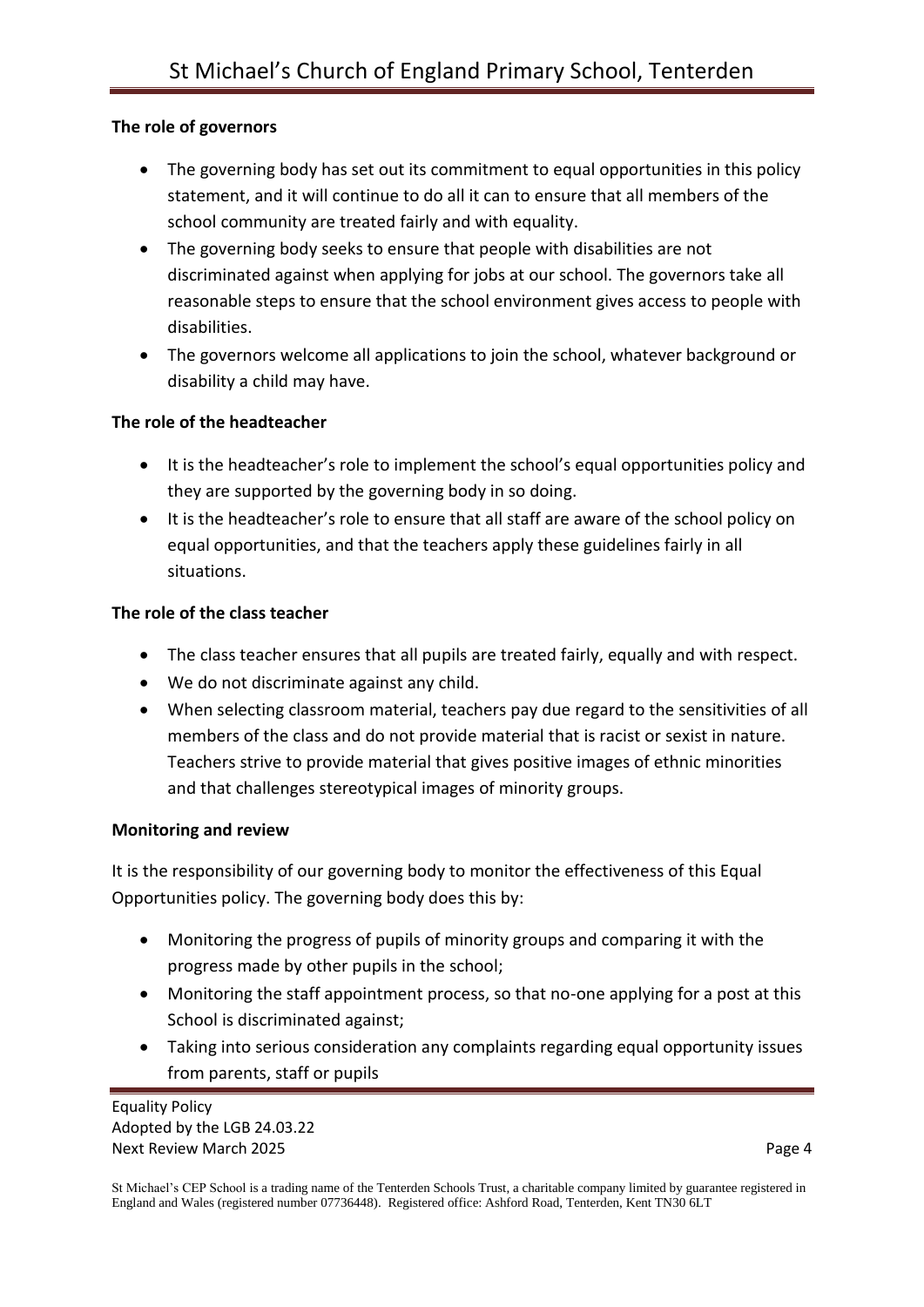#### **Accessibility Plan**

# **1. Legal background**

The Disability Discrimination Act (as amended by the Special Educational Needs & Disability Act 2001) requires all schools and LEAs to plan to increase the accessibilityof schools for disabled students. LEAs must prepare an accessibility strategy covering all maintained schools in their area, and each school must produce its own accessibility plan. From September 2002 schools and LEAs are required to start formulating accessibility strategies and plans. They must have written documentationcovering an initial period of three years in place by April 2003. Both schools and LEAs are required to plan for:

## **Improving access to the physical environment of schools**

This includes improvements to the environment of the School, which can include visual, acoustic and physical environments. All new school buildings have to comply with the Building Regulations and the Education (School Premises) Regulations 1999and should be physically accessible to students with disabilities. Much of the work in the area of improving the physical environment will therefore involve improving access to existing buildings.

## **Increasing access for students with disabilities to the curriculum**

Access to the curriculum covers not only teaching and learning, but also the wider curriculum such as after-school activities, leisure, sporting and cultural activities or school visits. LEAs may be able to help schools by offering staff training, encouragingschools to work together and share good practice, and by offering schools a range of support services such as advice on teaching techniques, classroom management and curriculum material.

# **Improving the delivery of written information to students with disabilities**

This covers planning to make written information normally provided by the School toits students available to students with disabilities. Information should take account of students' disabilities and parents' preferred formats and should be made available within a reasonable timescale. LEAs may help schools by organising central support services to provide information in alternative formats. LEAs may also encourage schools to share information and expertise The LEA must consult with schools and dioceses when preparing its accessibility strategy. LEAs and schools have a duty to review their strategies and plans, revise them if necessary, and to implement them. LEAs and schools should prioritise resources for implementing their strategies and plans.

Equality Policy Adopted by the LGB 24.03.22 Next Review March 2025 **Page 5**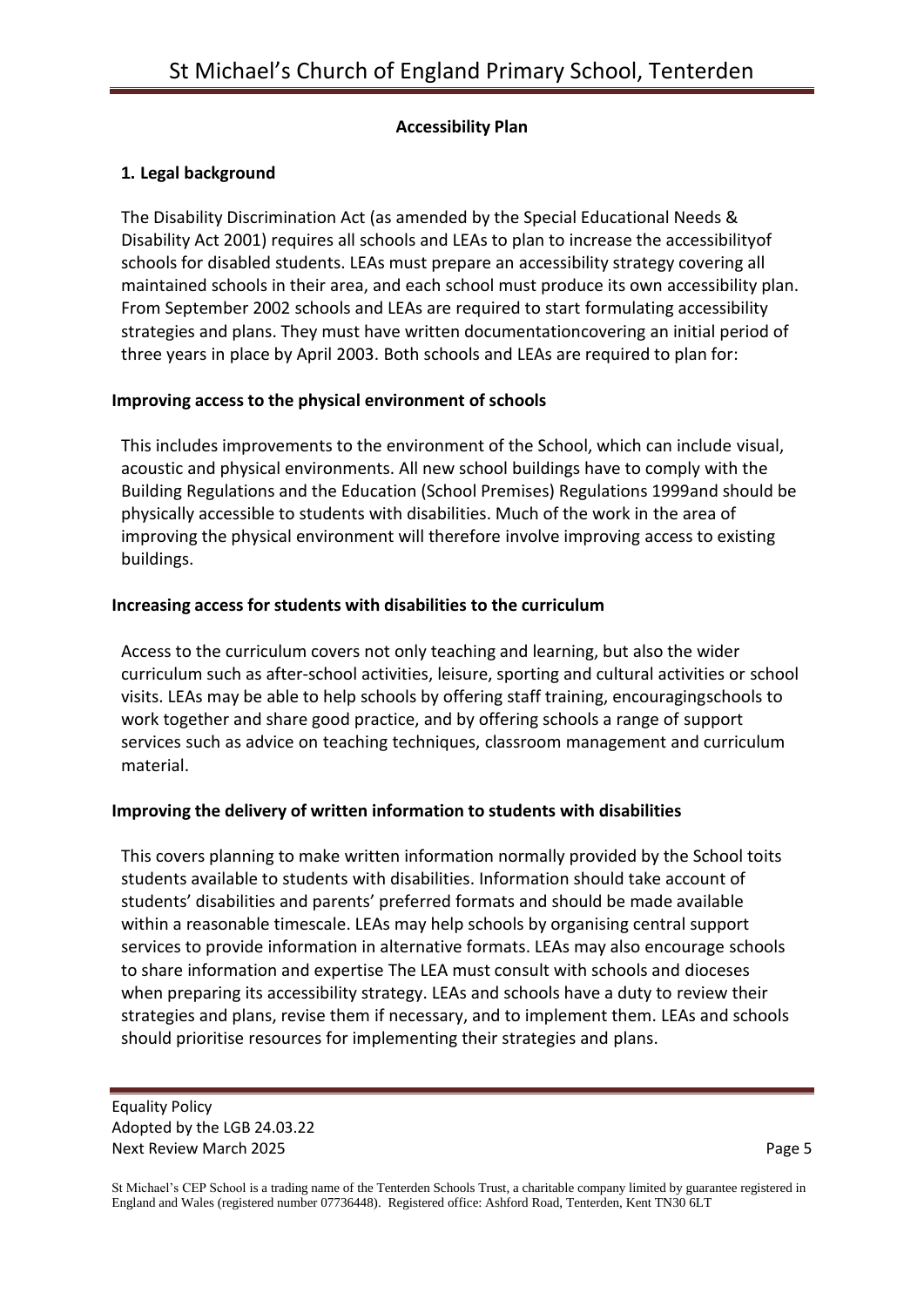Maintained schools must make their plans publicly available in their governors' annual report to parents. LEAs are required to make their strategies available for inspection to interested parties at reasonable times.

# **2. Definitions**

The Disability Discrimination Act describes a disability as "a physical or mental impairment which has a substantial and long-term adverse effect upon their ability to carry out normal day-to-day activities."

Impairments include sensory impairments – such as those affecting sight or hearing. People who have had a disability are protected from discrimination even if they no longer have a disability. Mental illnesses that are clinically well-recognized are included. So, for example, medically diagnosed ADHD is considered a disability under the Disability Discrimination Act. While many students with disabilities will have, or may be identified as having Special Educational Needs, not all students withdisabilities will have SEN. Equally, not all students with SEN will necessarily have a disability under this legislation.

1. This statement sets out the ways in which St Michaels Church of England Primary School provides 'access' to education for pupils with a disability.

2. At St Michael's Church of England Primary School, we are committed to working towards providing a fully accessible environment which values and includes all students, staff, parents and visitors regardless of their education, physical, sensory,social, spiritual, emotional and cultural needs. We are further committed to challenging attitudes about disability and accessibility and to developing a culture ofawareness, tolerance and inclusion.

3. St Michael's Church of England Primary School plans, over time, to increase the accessibility of provision for all students, staff and visitors to the School. The following areas will form the basis of the Accessibility Plan with relevant actions to:

*Increase access to the curriculum, incorporating after-school and out of school activities and including educational visits;*

*Improve access to the physical environment of the School*;

How can we improve the school environment to increase the extent to which disabled pupils can take advantage of education and associated services?

- There is a disabled access through two entrances at the rear of the school.
- It is possible to avoid the steps within the school to access all classrooms via a